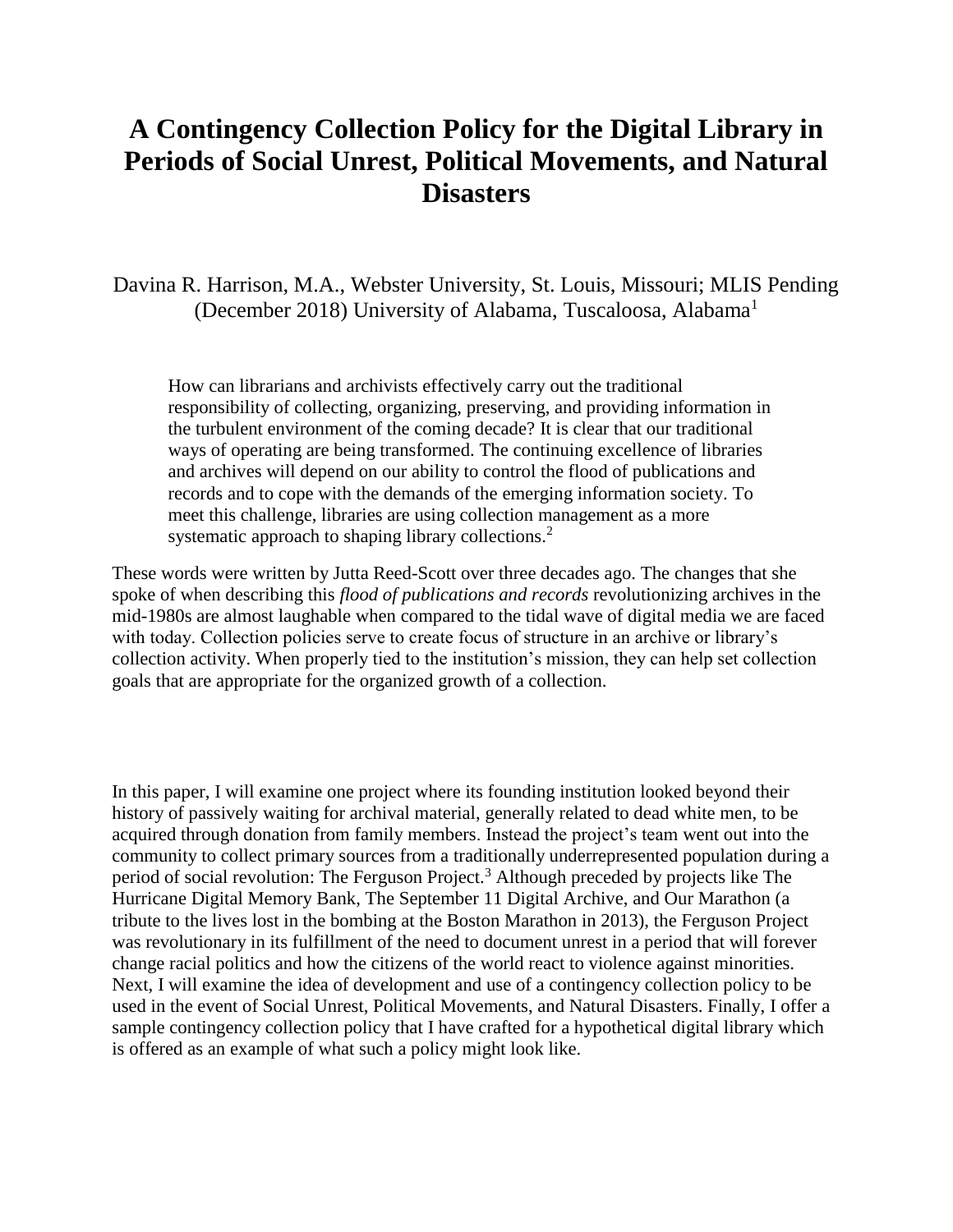### **Documenting Ferguson**

At this point, the story of Michael Brown's death on August 9, 2014 has been retold too many times to count. Brown, an 18-year-old African American man was fatally shot following a struggle with Officer Darren Wilson in Ferguson, Missouri, a municipality outside of Saint Louis with an approximate population of 21,000. Several witnesses came forward to assert that Brown was in the process of surrendering when Wilson fired the fatal shots. Some witnesses asserted that Brown had his hands up in the air, gesturing submission when he was shot. Later, "Hands up, don't shoot" would become a rallying cry for protesters. Immediately following the shooting, protests erupted in Ferguson. These protests – some peaceful, some involving violence, vandalism and looting – continued for over a week in Ferguson. On August 10 what began as peaceful candlelight vigil led to the arrival of approximately 150 local officers in riot gear, some armed with military-grade weaponry. A group of civilians reacted by confronting the police and vandalizing or looting local businesses.

Almost immediately after the shooting, Twitter erupted with the story of Michael Brown's death. According to the PEW Research Center, on August 14, the peak day of Twitter stories about Michael Brown's killing, there were more than 3.6 million tweets about the events taking place around his death in Ferguson.<sup>4</sup> While these events were still unfolding, staff of the Washington University of Saint Louis Libraries and university faculty, led by university librarian Jeffrey Trzeciak, fashioned a plan to collect and preserve local, national and international materials covering Brown's death. This material covered memorials, community reactions and citizen protests. These efforts developed into a living archive known as Documenting Ferguson.

This project was a new endeavor for Washington University Libraries in that for the first time, the libraries were archiving events as they took place.<sup>5</sup> A team was formed from subject librarians, staff from library administration and Special Collections, Washington University's Center for Diversity and Inclusion, the Scholarly Publishing Department, and one faculty member. One of their first tasks was to create a website where visitors could upload digital media. Ease of community submissions was enhanced with the creation of a form in Omeka, the Washington University Library's content management system for online digital collections. This allowed multiple image or media files to be submitted at once. The form also included minimal accompanying metadata and an agreement to the project's terms and conditions.<sup>6</sup> Next, a process for archiving social media was set up using Omeka and the Internet Archive's tool Archive-It. For long-term stability of the data, it was also stored on the Libraries' Fedora servers to preserve the metadata and manage digital content. Essentially, Omeka was used as the public interface and Fedora served as the data access layer for preservation and future coding activities.<sup>7</sup>

A second submission route was created when the team collaborated with staff at Archive-It, a subscription-based web-archiving service. They chose Archive-It because most of the content they were interested in was web-based blog entries, social media posts or online news clips. One of the services Archive-It provided was the collection of daily tweets. There were so many relative postings on Twitter that the team at Washington University simply could not keep up with them. $8$  Bergis Jules – who worked with Meredith Evans, former associate university librarian at Washington University – later recounted in an interview just how powerful the activity on Twitter was: "We saw that the Twitter conversations would correct [and] change the narrative of whatever the mass media was trying to push."<sup>9</sup> This issue is linked to one of the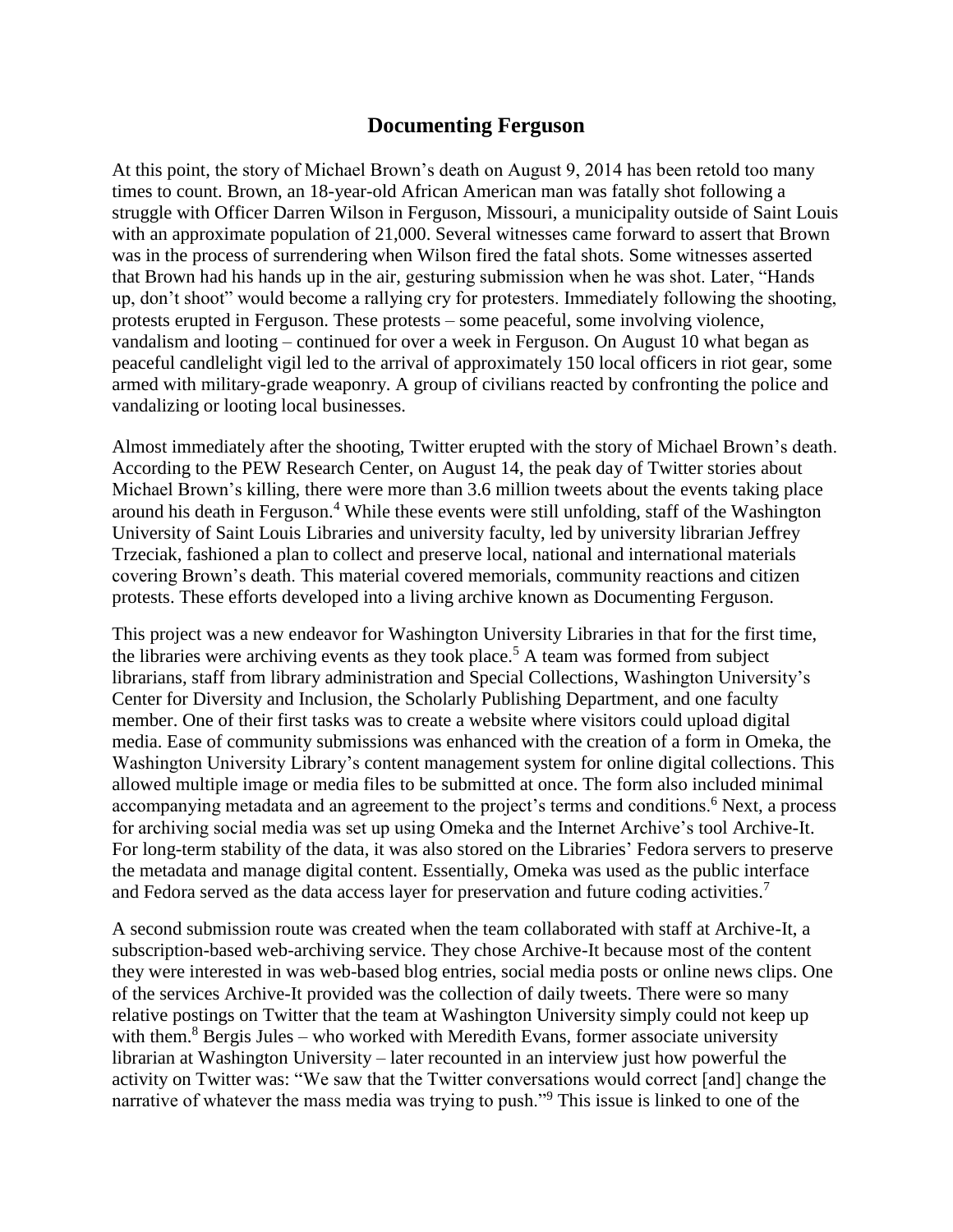stated goals of Documenting Ferguson which is "to provide a space to tell an alternative narrative other than what is being presented by the mainstream media regarding the community's response to what happened in Ferguson."<sup>10</sup>

The simple act of gathering materials from people with no Washington University affiliation was yet another way that Documenting Ferguson was a unique project for the university's archives. Because of this the project grew from roots of collaboration with the public.<sup>11</sup> The university had no way of telling what the public would upload to their collection; therefore, they took a great risk by soliciting contributions from the public. It is because of the team's willingness to step outside of the box of their traditional collecting policies that we are left with a living archive of the events surrounding civil unrest in Ferguson following the 2014 killing of Michael Brown.

# **The Living Archive**

In my research, I found it more challenging to define a "living archive" than to find examples. Writing in 2014, librarian Tamara Rhodes attempted to trace the evolution of the term.

A search throughout newspaper databases yields references to the term 'living archive' when describing an archive of specialty plants, an individual who has an abundance of knowledge of various past events, or reviving forgotten plays that capture the social issues of their times. In these forms, 'living' takes on a more literal sense as it refers to the actual subject or to the liveliness of the medium.<sup>12</sup>

Rhodes calls our attention to a 1996 *Library Journal* article in which the author, Boyd R. Collins tells us that looking beyond the fluff populating much of internet-based content, the web itself was gaining the "purpose as a place of historical memory."<sup>13</sup>

Drawing from the work of Rhodes and Collins, for this paper I define a "living archive" as an internet-accessible collection of multi-media resources arranged to tell a story, usually including input or contribution (in the form of comments or the resources themselves) from users and community members outside of the archive.

Furthermore, I assert that the "living archive" differs from the "community archive" because while a significant number of contributions come from the community, the project was governed and initiated by professional librarians and educators, instead of being formed from a grass-roots community group.

Like many projects within the "living archive" and "community archive" category, the Documenting Ferguson project falls into what Kate Theimer writing for *The American Archivist*  described as an Archives 2.0 in 2011. An Archives 2.0 was identified as a transparent, open, user centered archive, where the public is invited to contribute to an innovative database through popular software applications including trending social networking sites.<sup>14</sup>

# **A Contingency Collection Policy**

I urge digital archives in universities, cultural institutions and public libraries to develop a collection plan specially designed for social unrest, revolution or disasters. This contingency plan would be a separate set of guidelines to add to their traditional collection policy, or a separate collection plan altogether. The reasons for this are 1) these situations require swift movement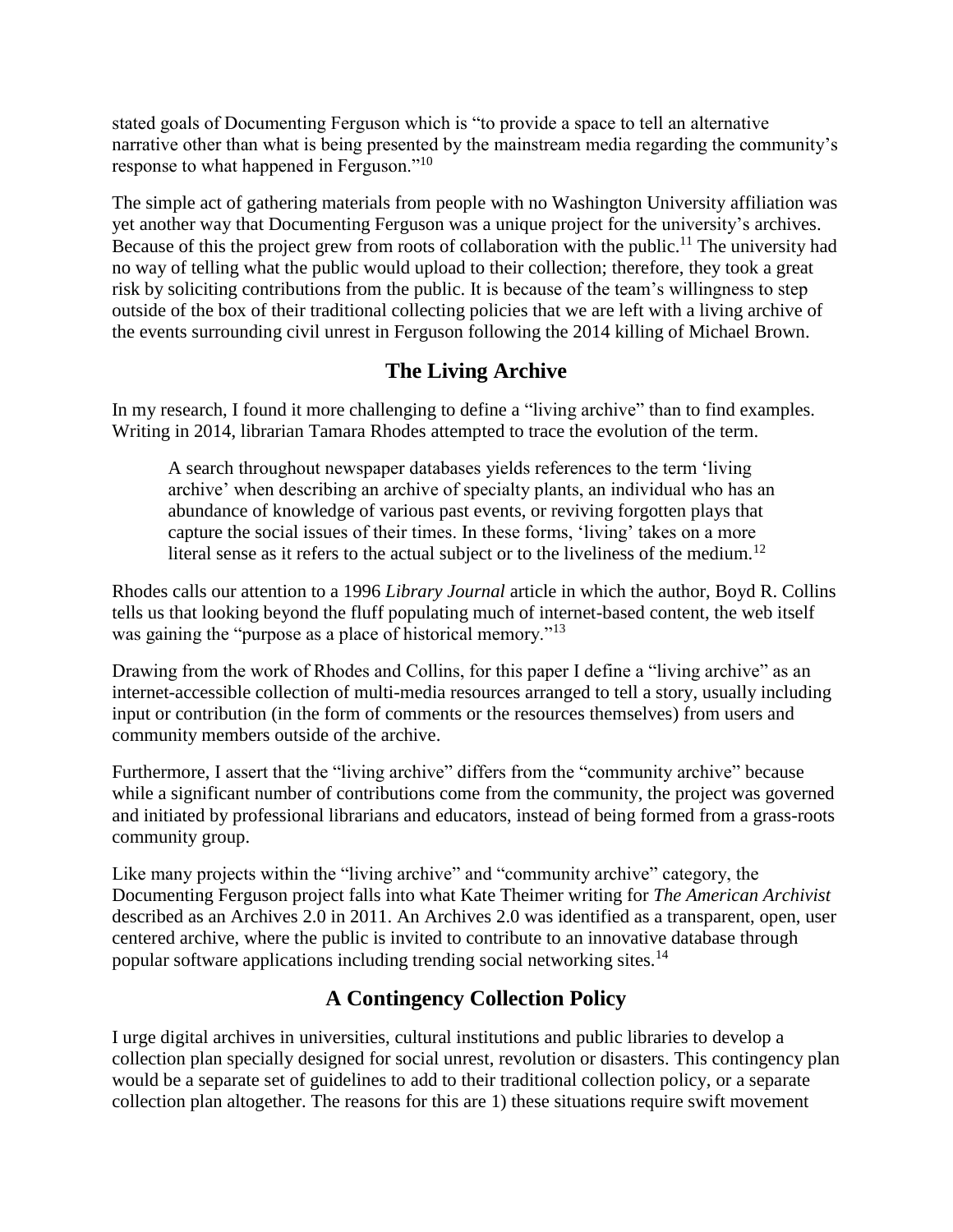and decision making, 2) this policy would help support the archives' social responsibility to their community, 3) this approach would capture information about more diverse subcultures in the local area, thus enhancing racial and class diversity within the collection by focusing on every day people, instead of just prominent figures, and 4) such a policy would bring a focus on current events to archives.

The digital library's contingency policy for collecting during social protests or disasters should contain documentation on the following issues:

- Who will be on the team and what are their responsibilities?
- Will the collection policy repeat those of the standard policy or will local events call for an expansion of original collecting areas?
- Is there a method for communicating with other digital archives in the community to avoid redundancies or pull together resources for collecting during newsworthy events? If not, why not create one now?
- Will the mission and goals of the contingency collection plan be different from the standard collection policy?
- What does the archival team consider a major local historical event? Are there benchmarks for a minimal number of tweets or social media posts required? How big or how numerous must the protests be before the events surrounding them are monitored for inclusion?
- How will the team intake artifacts? Will there be input from the public? If so, why not create the form now?
- What types of artifacts will you accept? If you include social media, which platforms are you prepared to support?
- What types of data are most vulnerable without your intervention? How much server space can quickly be delegated to these artifacts? If a commercial cloud server is employed, what is the exit strategy should the agency supporting the host suddenly go out of business?
- Is the current content management system flexible enough to support these activities? If not should other avenues for digital asset management be explored?
- What are the rights and privacy issues associated with these artifacts? How will the rights and privacy of contributors be protected?
- What are the minimum amount of metadata that is acceptable to the team?

All these issues should be addressed and documented ahead of time. Before writing the policy, digital librarians should consider consulting a collection policy tool like Tufts Policy Development Tool found at [http://sites.tufts.edu/dca/records-management/records](http://sites.tufts.edu/dca/records-management/records-policies/guidelines-and-tools-for-managing-and-developing-policies/so-you-want-to-write-a-policy/)[policies/guidelines-and-tools-for-managing-and-developing-policies/so-you-want-to-write-a](http://sites.tufts.edu/dca/records-management/records-policies/guidelines-and-tools-for-managing-and-developing-policies/so-you-want-to-write-a-policy/)[policy/.](http://sites.tufts.edu/dca/records-management/records-policies/guidelines-and-tools-for-managing-and-developing-policies/so-you-want-to-write-a-policy/)

Unfortunately Washington University's digital archives collection policy is not available online, but some good examples of collection policies for digital libraries are. The Collection Management Policy Special and Digital Collections Department for the University of South Florida Tampa Library can be found at [http://www.lib.usf.edu/special-collections/wp](http://www.lib.usf.edu/special-collections/wp-content/uploads/sites/14/2013/08/Updated-CD-policy-7-15-2013.pdf)[content/uploads/sites/14/2013/08/Updated-CD-policy-7-15-2013.pdf.](http://www.lib.usf.edu/special-collections/wp-content/uploads/sites/14/2013/08/Updated-CD-policy-7-15-2013.pdf) A second thorough and well written collection policy available on the web is on the University of North Texas (UNT)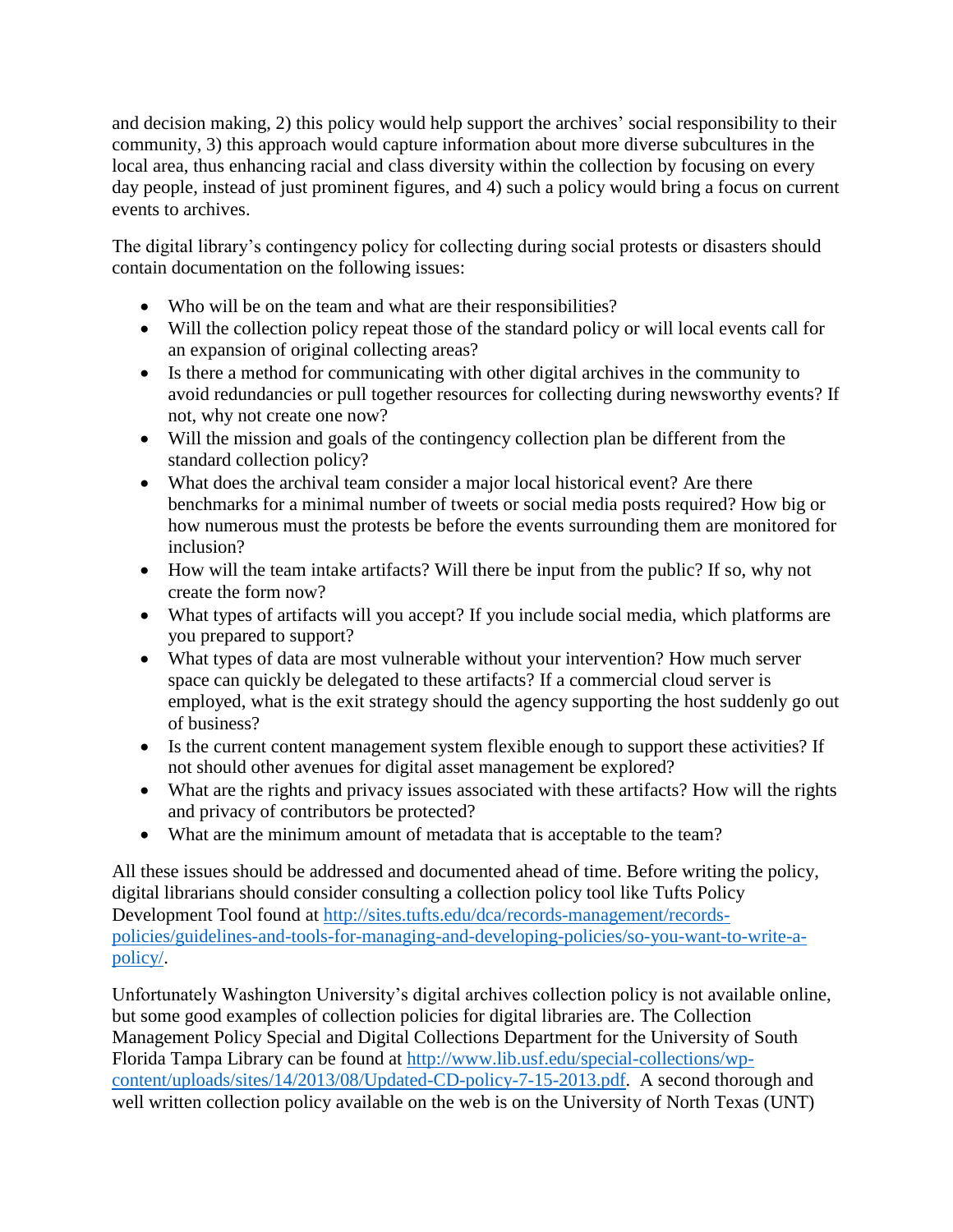website at [http://www.library.unt.edu/policies/collection-development/collection-development](http://www.library.unt.edu/policies/collection-development/collection-development-policy-unt-libraries-digital-collections)[policy-unt-libraries-digital-collections.](http://www.library.unt.edu/policies/collection-development/collection-development-policy-unt-libraries-digital-collections) I am using the University of North Texas' Collection Management Policy as the building blocks of a sample contingency or emergency collection development policy for their digital library. I chose this library because their existing collection policy for the library's digital collection is concise and clearly written, and their layout is ideal. Using the starting point of Tufts Collection Development Tool, the policy might look like the following:

## **Contingency Plan for [Hypothetical Digital Library] Collection Policy for Periods of Civil Unrest, Political Movement or Natural Disasters**

#### **Policy Mission and Purpose**

The following [hypothetical digital library] policy addresses, what step should be followed and what conditions should be considered in the event of periods of civil unrest, political movements or national disasters in our local area. It is designed to complement existing collection policies at [this library], but add a level of preparedness in the event of a historical occurrence that calls for immediate action in terms of data capturing, appraisal, organization activities, and preservation.

#### **Policy Statement**

#### **Inclusion**

All citizens of our community, despite economic class or racial background, shall be covered by the institution's collection policy during periods of civil unrest, political movements or natural disasters. We at [hypothetical digital library] are aware of the dangers of creating "archival silences" and our ethical responsibility to archive the experience of underrepresented groups in our community.

#### **Collection Focus**

Using a network of local and state-wide archives, [hypothetical digital library] will remain abreast of the collection activities of other archives in our area. The intent of this practice will be to help our team choose which newsworthy events or trending topics are most in need of our team's attention and actions. Special attention will be given to web-based materials not intended for long-term access and preservation via the web. Collection will focus on digital files themselves, and not web links which are notoriously transient. Because of the need for long-term storage, space shall be allotted on [hypothetical digital library] servers for unexpected collecting activities. If necessary, hosted storage options will be explored in terms of availability and cost.

#### **Collection Activities**

In addition to team members vigilantly keeping an eye open for local trends and activities that are archival worthy, the public will be solicited for materials via a form on our institutional website. The form will contain previously agreed-on required fields for minimal prerequisite metadata fields. This form will also contain policy on rights of use, and the identities of community contributors will be kept anonymous as much as is possible. The artifacts contributed by the community will be collected and minimally cataloged by the team as time permits. If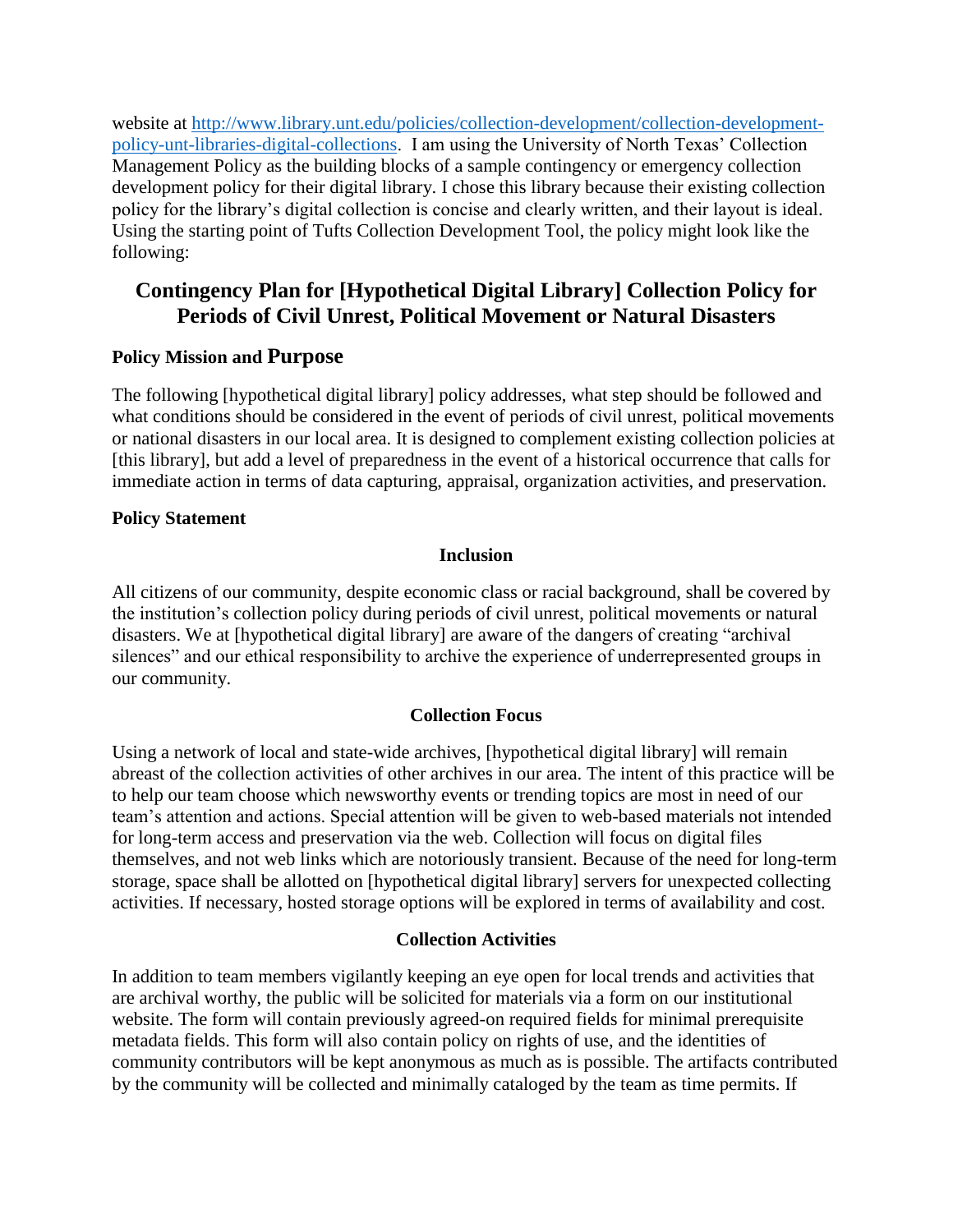necessary a "collect now, weed later" philosophy will be put into effect if the related event is an agreed upon area of focus for the collection.

#### **Policy Distribution**

This policy will be posted on the institutional website and made accessible through a link on the page titled Collection Development Policy for [hypothetical digital library].

#### **Responsible Offices**

The [hypothetical digital library] Digital Curation Department, consisting of the unit's Supervisor and Repository Librarian, will be responsible for managing the Collection Policy during Periods of civil unrest or natural disasters. A committee will be formed from our institution's archival units and will be assembled ahead of time and trained to assist in times of great need.

#### **Revisions**

[Hypothetical digital library] reserves the right to change or revise this policy at any time. The policy it is designed to be flexible and updated frequently as technological and social needs warrant. This policy is on an annual renewal cycle, but may be changed as needed. Proposed changes will normally be developed by the policy managers with appropriate stakeholders. The review entities have sole authority to approve changes to this policy.

#### **Approval Date**

Date of the policy approval and subsequent approval(s) coming from a policy review process.

### **Conclusion**

Digital archives, like most divisions of library science, are constantly changing and evolving. The field in general is finally embracing the idea that we need to be democratic in terms of whose history we collect. We have incorporated digital artifacts, and even embraced the influence of social media over contemporary society. I believe we have learned enough from the concept of "living archives" that we must begin to plan for the inevitable: social unrest, grass roots political movements, and natural disasters.

It is time to ingest and use the lessons learned through projects like The Hurricane Digital Memory Bank, The September 11 Digital Archive, Our Marathon, and Documenting Ferguson, and plan for the future. Preparing ahead of time will help launch efforts more quickly; and the ability to get our boots on the ground, so to speak, may save precious documentation that will serve to educate future generations. If we are going to begin the discussion of preparing for such events, we might as well document our plans for how they will be handled. According to Reed-Scott, "Planning is an essential function in collection management. The drafting of a written collection development policy is an important first step in this planning process."<sup>15</sup> Therefore, I recommend that digital archives develop a written collection policy for archiving periods of civil unrest, political movements, and natural disasters.